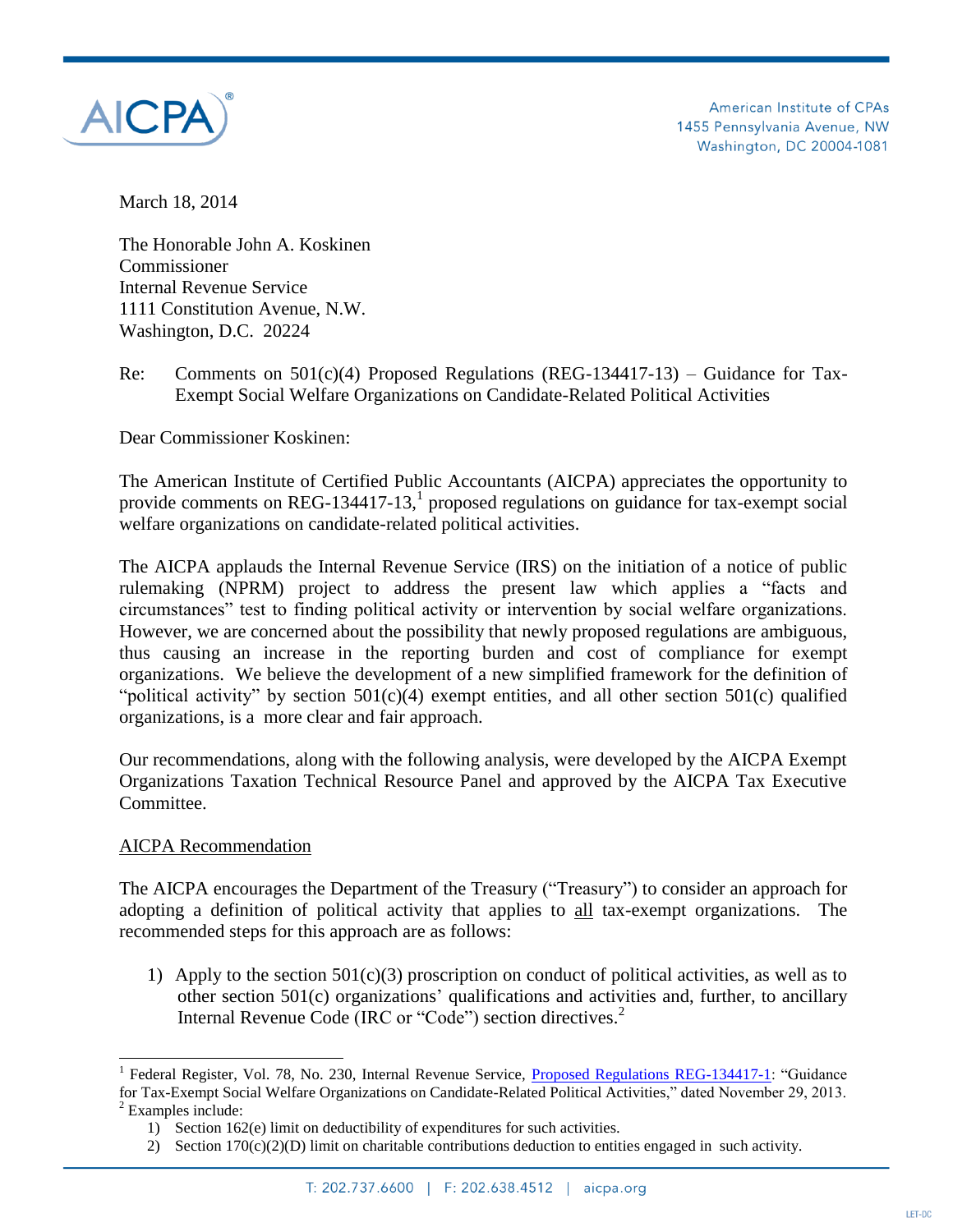The Honorable John A. Koskinen March 18, 2014 Page 2 of 3

- 2) Identify activities that are always treated as political campaign intervention, such as endorsing a candidate or contributing to a candidate or political party.
- 3) Provide that any communication that clearly refers to and expresses a view on a political candidate is generally deemed political intervention unless the communication fits within one of four specific exceptions (these exceptions would protect legitimate advocacy on current policy issues, nonpartisan efforts to educate the public on candidate policy positions, measured responses to candidate statements about the organization or its core issues, and certain remarks made by speakers at organization meetings). Furthermore, organizations engaged in activities deemed as political interventions under this standard can argue "facts and circumstances" to rebut the general presumption that their activities are political.
- 4) Incorporate bright line standards that permit non-political voter engagement, including voter registration and "get-out-the-vote" initiatives. The standards should provide that activation of voters based on their candidate or party preference, or with a message favoring or disfavoring a candidate or party, constitute political intervention. On the other hand, if the program contains neutral messages on issues and is targeted to a nonprofit's natural constituency or to under-represented segments of the voting population, it is safely treated as nonpartisan (i.e., not the conduct of political activity).

## Analysis

The AICPA urges the inclusion of bright line rules in the drafting of a new framework, $3$  rules similar to Congress' enactment of sections 501(h) and 4911 in 1976, and the attendant regulations thereunder issued in 1990. Those regulations implemented clear rules for what lobbying is and how much lobbying section  $501(c)(3)$  organizations can do. For decades, those rules have effectively guided section  $501(c)(3)$  organizations and their advisors. The bright lines approach, 4 as described above, follows a similar trajectory to the lobbying definitions, but in this instance addresses what constitutes political activity.

We also believe that income tax regulations should state what constitutes political activity by tax-exempt organizations by creating a set of clear rules for what is and is not political activity. Confusion about the current rules as to what constitutes such activity on the part of either section  $501(c)(3)$  organizations (for whom such activity is completely banned) or section  $501(c)(4)$ organizations (who have such activity "limited," although no specific quantification of the limit is employed) may have been a source of the IRS's difficulty in addressing exemption applications when potential political activity is indicated.<sup>5</sup>

 $\overline{a}$ 

<sup>3)</sup> Section 6033(e) "proxy tax" on organizations with conduct, such activities, and have solicited funds without proper notice as to what percentage of contributions support such ends.

<sup>&</sup>lt;sup>3</sup> See the *Bright Lines Project (BLP)*, a *Public Citizen* project involving a broad diverse coalition of nonprofit leaders, organizations, and tax law experts.

<sup>4</sup> *Id.*

<sup>&</sup>lt;sup>5</sup> Treasury Inspector General for Tax Administration's Report, ["Inappropriate Criteria Were Used to Identify Tax-](http://www.treasury.gov/tigta/auditreports/2013reports/201310053fr.html)[Exempt Applications for Review,"](http://www.treasury.gov/tigta/auditreports/2013reports/201310053fr.html) dated May 14, 2013.